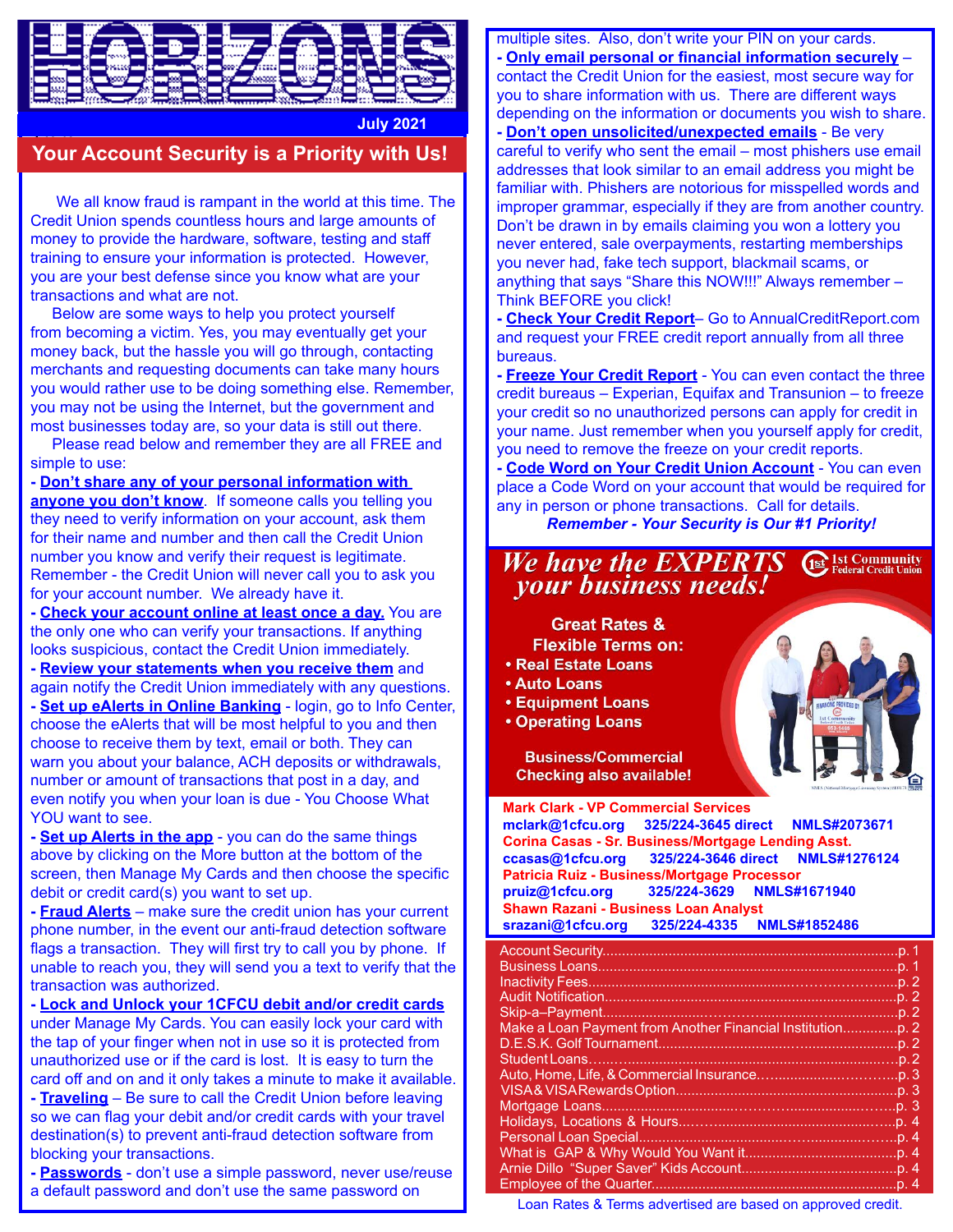## **Skip-a-Payment Your Way - GREAT New Options! Sign up online and it's FREE!**

 *Needing some extra cash?* Want to skip/extend your loan payment on one monthly, two bi-weekly, two semimonthly or four weekly payments on most loans (excluding credit cards, "1st Cash" lines of credit, mortgages, unimproved property, deposit secured, business, balloon, home equity, secured home improvement, travel trailer & motor home loans with original terms of 180 months, and loans with single/quarterly/semi-annual/annual payment frequencies)?

 If your loan has a weekly, bi-weekly, or monthly payment frequency, you can process your Skip-a-Payment in online banking for FREE. All other payment frequencies may obtain the Skip-a-Payment form online at www.1cfcu.org/ skip-a-payment or at any 1CFCU lobby and submit it for FREE. Monthly payment loans will have a \$10 processing fee if not processed through online banking.

 Skip-a-Payment extensions will be granted only two times each year, but you can choose the months. However, you may not skip payments in consecutive months. There is no limit for the number of Skip-a-Payments over the life of your loan.

 Please review the Skip-a-Payment form for important details about this service.

 If you have any questions or want to see if your loan qualifies for a Skip-a-Payment, please feel free to contact the Credit Union at 325/653-1465 or 800/749-1465.

### **Make a Payment on Your 1CFCU Loan from Your Account at Another Financial Institution?** *Save Money & Do It Yourself Online*

Now offering self-service online or mobile payments - Fast, FREE & Easy at https://payments.mwamplifi.com/v2/c/46/

• Start using Loan Pay Express by entering the link above and registering your account.

• Add and manage multiple payment options.

• Set up recurring payments or choose the Quick Pay onetime option.

• No fee for payments set-up through Direct Debit accounts, i.e. Checking and Savings accounts.

• Fees schedule applies for payments utilized through Credit Cards.

• All payments posted are subject to a two business day posting schedule.

Our staff can set these up for you for a one-time \$10 set up fee.

### **Audit Notification**

 As a part of our Annual Certified Audit, some members may receive a letter asking that you verify certain savings or loan account information as of March 31, 2021, and to respond to the audit firm of Nearman, Maynard, Vallez, CPAs. They do request your phone number in case there is a question.

 If you are not sure of the correspondence or have concerns about answering the request, please contact the Credit Union's Compliance Auditor at 325/653-1465 ext. 3615.

#### **IMPORTANT NOTICE: Inactive Members Will Be Charged a \$5.00 Monthly Fee – You Must Perform a Transaction on Your Account at Least Every 12 Months**

 What does this mean to you? Remember to do at least one financial transaction on each of your accounts every 12 months to avoid being charged a \$5.00 Monthly Inactivity Fee. This transaction can be as simple as a \$1 deposit. Dividend payments do not qualify since they are initiated by the Credit Union. An account is deemed inactive if for more than one year there has not been a debit or credit to the account because of an act by you or your agent. Other ways for you to avoid paying an inactivity fee - 1) have a current loan with us; or 2) start a payroll deduction to your account. Starting a payroll deduction will surprise you at how quickly the savings can add up!

 If an account is presumed abandoned, we are required to report the abandonment and to pay the funds in the account to the State of Texas. An account is presumed abandoned if (i) the account has been inactive for at least three years (including Checking, Savings, Clubs, or matured Term Share Certificate accounts) from the date of your last transaction on the Account or your last correspondence with us, and (ii) we are unable to locate you.

 Inactive accounts are expensive for the Credit Union to maintain. Remember - you are the Credit Union and expenses are passed on to all members in the form of less dividends, higher loan rates, and increased fees. We strive to provide you with the best service at the lowest cost. Mailing statements on inactive accounts is very costly, but sending them out is still a legal requirement for the Credit Union. You are important to us, but the cost of doing business makes it even more important that you use your credit union. Please feel free to give us a call or come by if you have any questions.

#### **D.E.S.K. Golf Tournament Monday, July 26th San Angelo Country Club Lunch - noon provided by Steak Express Tee Time - 1:00 pm**



Format: Shotgun Start / 4 person Scramble - total team handicap of 45 or higher with only 1 player with less than 8 handicap. Individual players will be placed on a team. Player Fee Includes: lunch, green fees, cart, 2 mulligans & 2 ball toss coupons

> Player only - \$130 Player with Hole Sponsor - \$250 Hole Sponsor (no Player) - \$130

FMI - go to DESKSA.com for registration form or call Vicki Loso 325/224-3607 or 800/749-1465

DESK stands for Donate Educational Supplies for Kids. We raise money for students in the San Angelo Independent School District who cannot afford their school supplies with their own means. *1st Commmunity FCU is a DESK corporate sponsor.*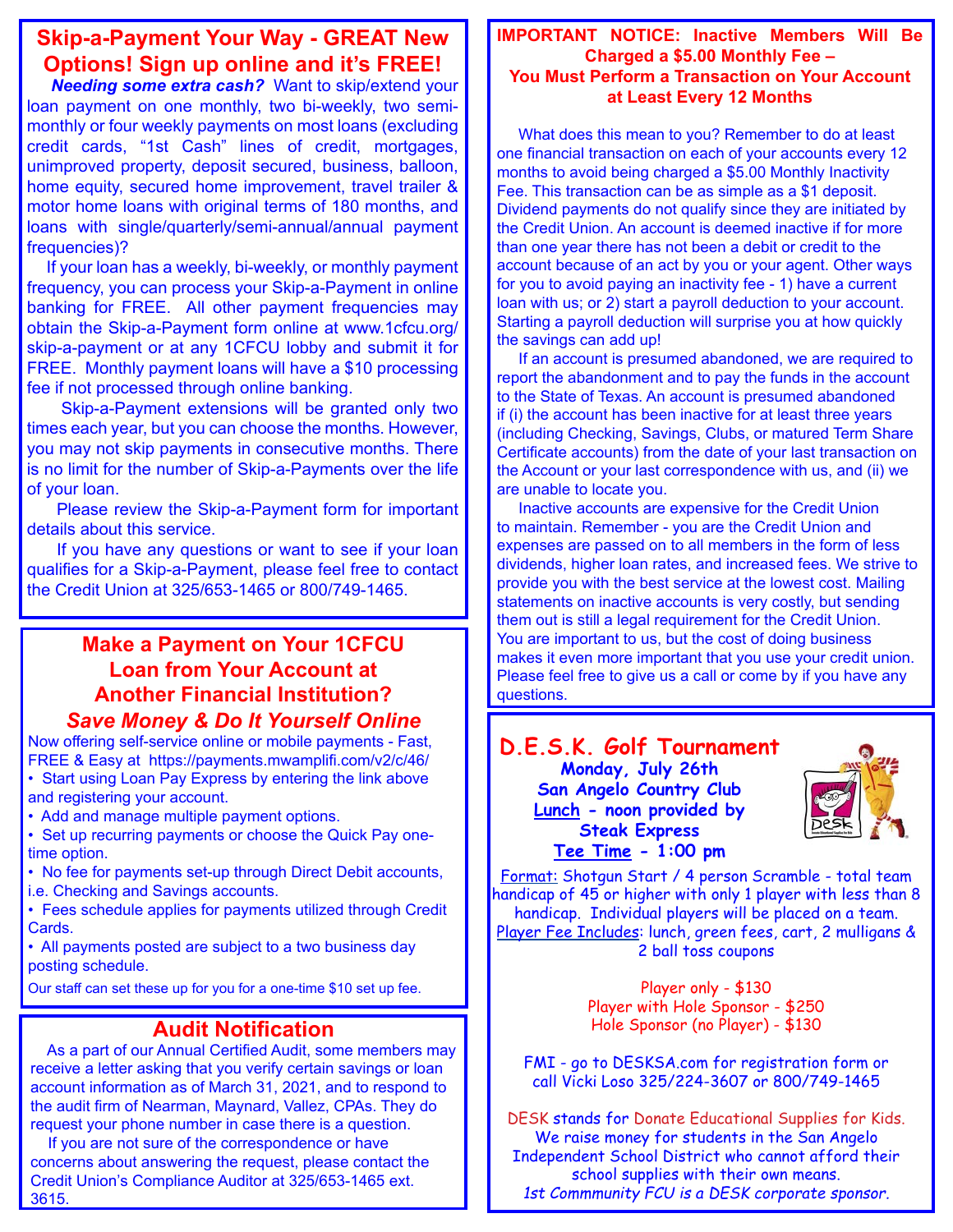

#### **Give One of Our Insurance Specialists a Call**



**Brandon Willman bwillman@1cfcu.org 325/224-3657 license #2084607** 



**Chris Gomos cgomos@1cfcu.org 325/224-3622 license #2010027**



**Rush Seaver rseaver@1cfcu.org 325/224-3649 license #2022144** 



## **1CFCU's Platinum VISA Is the Credit Card for YOU!**

**\$ GREAT LOW Rates!**

**\$ No Annual Fee or Cash Advance Fee! \$ Cash Rewards Option!**

**\$ Balance Transfers** – contact a loan officer today to pay off your higher rate credit cards by taking advantage of our LOW 2.95% APR Balance Transfer option for 12 months. Call 325/653-1465 or 800/749-1465. *Sorry - this cannot be processed online.*

**\$ Temporarily "Lock and Unlock" your credit and/or debit cards** or report them stolen with Card Control on our mobile app to prevent any unauthorized transactions. Use this feature if your card is lost or stolen or just to manage access. It's Quick, FREE & Easy – you can do it while you are standing in line to pay.

\$ **All 1CFCU Credit Card information is linked to your account at the Credit Union** making it available online or through mobile banking 24/7 and over the counter at any 1CFCU location.

**\$ Your Credit Card statement is included in your 1CFCU monthly account statement.**

**\$ All Credit Card payment due dates are the 28th of the month. \$ Payment Options** - mail in your payment, pay through online banking, your mobile app, telephone banking, or you can make your payment at one of our eight offices.

**\$ Payments before 10 pm CST will be credited when received allowing immediate access to your available credit limit. \$ Process a Cash Advance online from your available credit card limit and have it deposited to one of your 1CFCU deposit accounts immediately.**

**\$ Automatic Bill Updater** – card number and expiration date updates to merchants who maintain card records on their system, typically for recurring customer payments.

**\$ Works with Apple Pay, Samsung Pay and Google Pay.**

**\$ VISA Checkout** – the easier, more secure way to shop online! **\$ Omnishield eGuard** – our 3D SECURE solution provides an extra layer of security for e-commerce transactions. This is a riskbased authentication process. All cardholders are automatically enrolled. Cardholders will receive instant notifications of suspicious activity provided we have your current cell phone number and/or email address.

**\$ Credit Life and Credit Disability Insurance** available. **\$ Apply online at www.1cfcu.org to get your 1CFCU Amazing VISA today!**

**Rates and terms based on approved credit.**

**coverage and carrier designed for your unique needs** 1CFCU Insurance Services, LLC is a partially-owned subsidiary which is affiliated<br>with 1st Community Federal Credit Union (1CFCU). Insurance products are not<br>deposits, not NCUA insured, and not guaranteed by 1CFCU Insuranc **LLC or 1CFCU.**

**Let Us Try To Save You \$\$\$! Auto \* Home \* Life \* Commercial Independent agency with the ability to quote through multiple insurance carriers allowing us to pinpoint the** 

## **A Better Student Loan Experience**

- \$ Fixed & Variable Rate Options
- \$ No Application, Disbursement, or
	- **Prepayment Fees**
	- \$3-Minute Application with an **Instant Credit Decision**

**WWW.1cfcu.org** 



#### **GET YOUR MORTGAGE HERE AT 1ST COMMUNITY FCU!**



**We Want to Help With Your Home Financing Needs!** *Give Us a Call or Come See Us!* **1CFCU - NMLS #403173**

**Bonnie Born, Mortgage Loan Officer bborn@1cfcu.org 325/224-3643 NMLS #466375 Corina Casas, Sr. Business / Mortgage Lending Assistant ccasas@1cfcu.org 325/224-3646 NMLS #1276124 Lucy Ramirez, Mortgage Lending / Business Account Processor lramirez@1cfcu.org 325/224-3694 NMLS #1794012 Patricia Ruiz, Mortgage Lending / Business Account Processor pruiz@1cfcu.org 325/224-3629 NMLS #1671940**

**What should you do first? Please contact us to help you get started at 325/224-3643 or 800/749-1465. We would love to get to know you and help you get the home of your dreams!**

- **1st Community FCU partners with Member First Mortgage to Bring YOU a Wide Range of Mortgage Programs:**
- **► Conventional & Government: FHA, VA, USDA, & more!**
- **► Low Down Payment programs**
- **► Competitive Rates and Closing Costs**
- **► Free Online Application**
- **► Quick and Easy Closings**